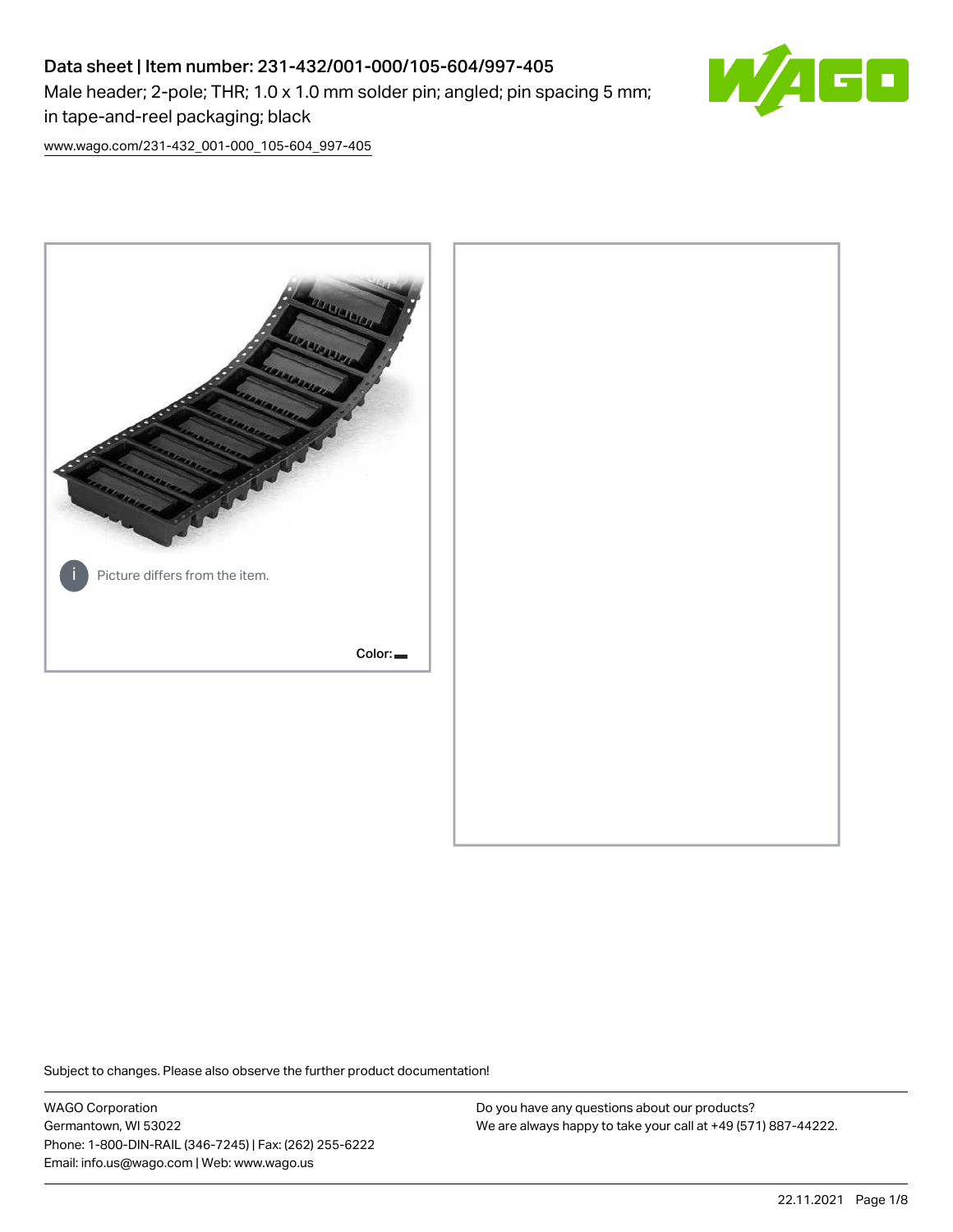

Dimensions in mm

 $L =$  (pole no.  $-1$ ) x pin spacing  $+8.2$  mm

 $L_1 = L + 4.8$  mm

 $L_2 = L_1 + 7.2$  mm

Dimensions in mm

W = tape width

R = feed direction

Subject to changes. Please also observe the further product documentation!

WAGO Corporation Germantown, WI 53022 Phone: 1-800-DIN-RAIL (346-7245) | Fax: (262) 255-6222 Email: info.us@wago.com | Web: www.wago.us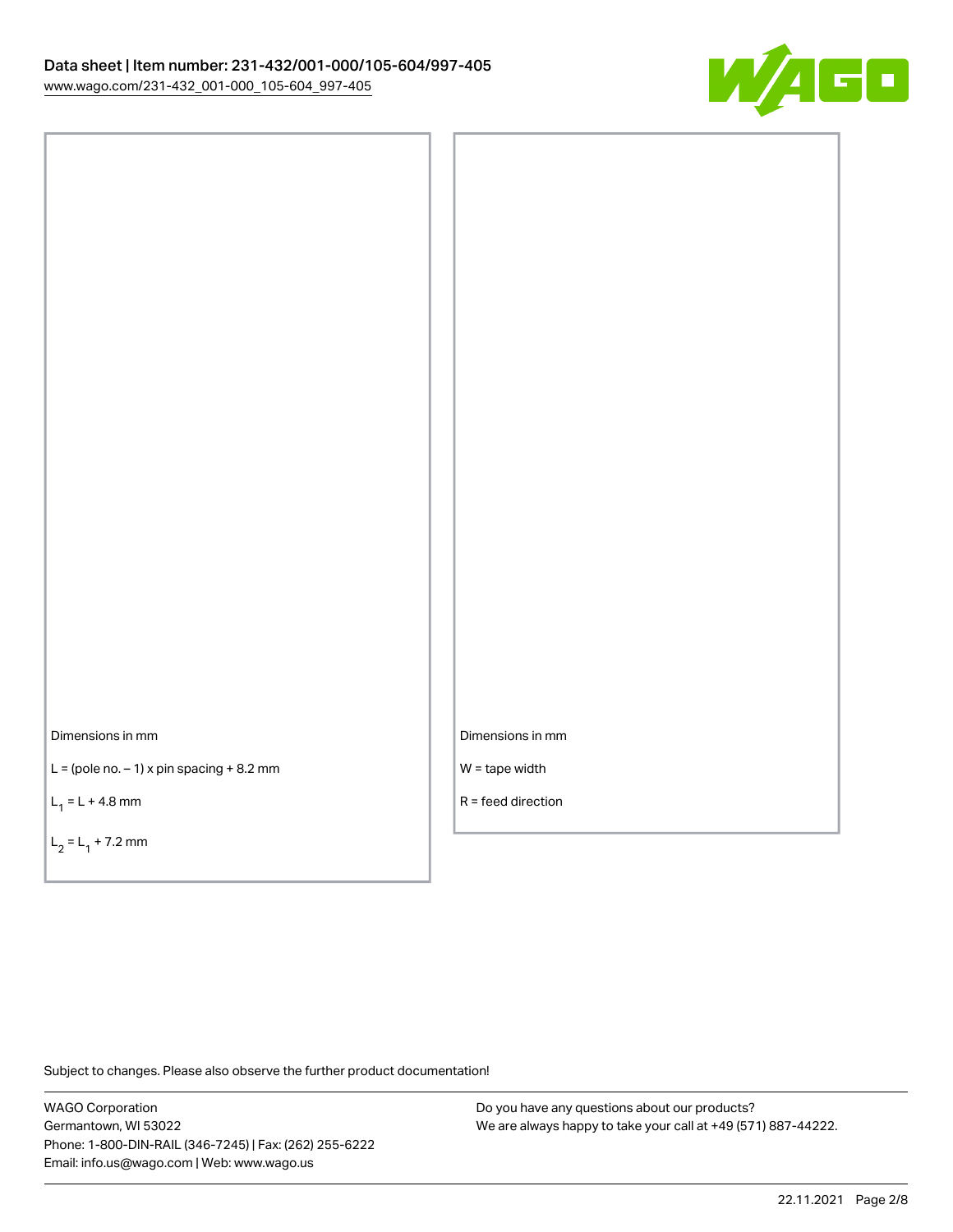

Dimensions in mm

Pin position in tape-and-reel packaging

#### Item description

- **THR** male headers for reflow soldering in SMT applications
- $\blacksquare$ Available in tape-and-reel packaging for automated pick-and-place PCB assembly
- $\blacksquare$ Also available in bulk packaging for manual placement
- $\blacksquare$ Male headers may be mounted horizontally or vertically
- **With coding fingers**

Subject to changes. Please also observe the further product documentation!

WAGO Corporation Germantown, WI 53022 Phone: 1-800-DIN-RAIL (346-7245) | Fax: (262) 255-6222 Email: info.us@wago.com | Web: www.wago.us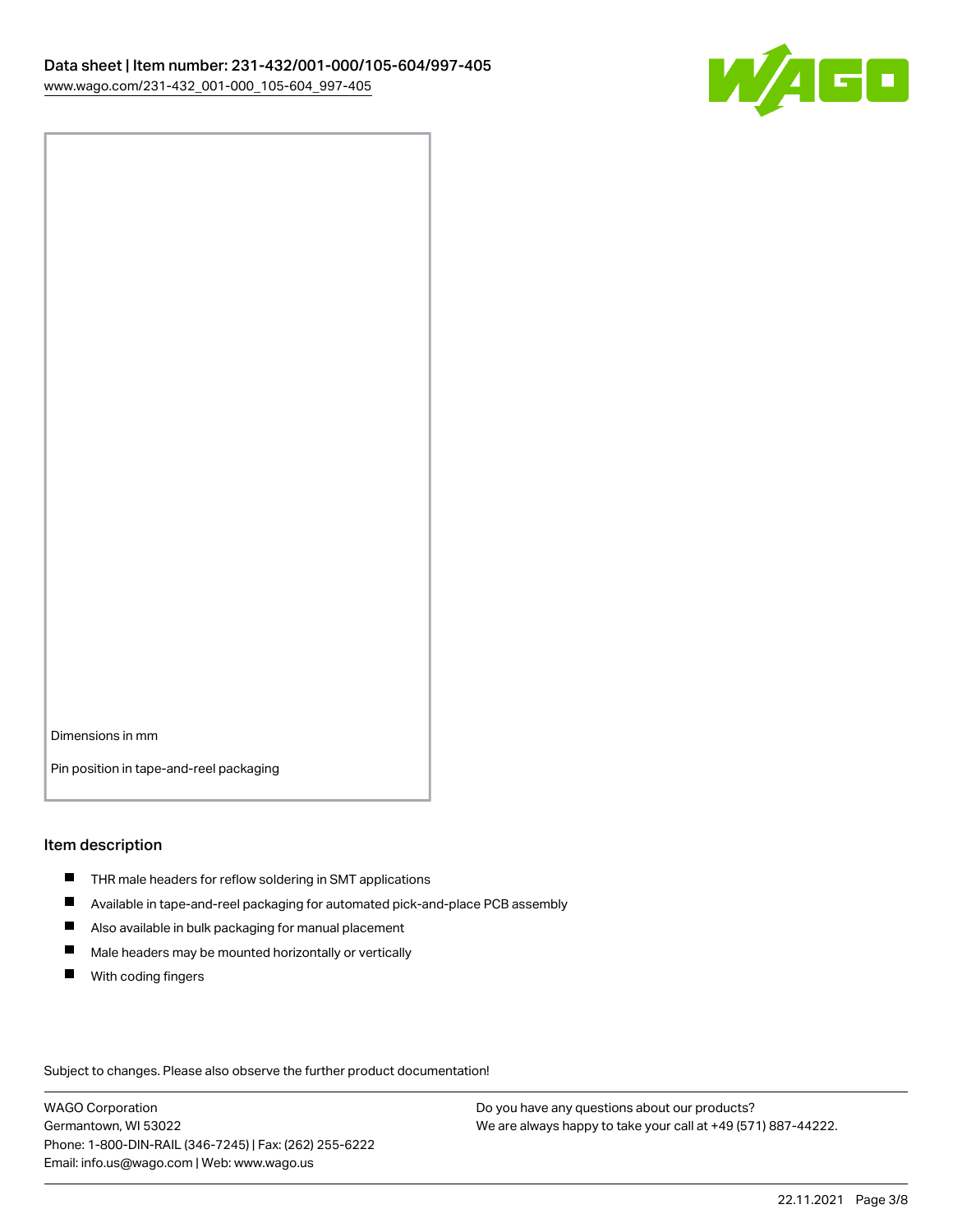

## Data Notes

| Safety information 1 | The MCS-MULTI CONNECTION SYSTEM includes connectors<br>without breaking capacity in accordance with DIN EN 61984. When<br>used as intended, these connectors must not be connected<br>/disconnected when live or under load. The circuit design should<br>ensure header pins, which can be touched, are not live when<br>unmated. |
|----------------------|-----------------------------------------------------------------------------------------------------------------------------------------------------------------------------------------------------------------------------------------------------------------------------------------------------------------------------------|
| Variants:            | Other pole numbers<br>Gold-plated or partially gold-plated contact surfaces<br>Other versions (or variants) can be requested from WAGO Sales or<br>configured at https://configurator.wago.com/                                                                                                                                   |

# Electrical data

## IEC Approvals

| Ratings per                 | IEC/EN 60664-1                                            |
|-----------------------------|-----------------------------------------------------------|
| Rated voltage (III / 3)     | 320 V                                                     |
| Rated surge voltage (III/3) | 4 <sub>kV</sub>                                           |
| Rated voltage (III/2)       | 320 V                                                     |
| Rated surge voltage (III/2) | 4 <sub>k</sub> V                                          |
| Nominal voltage (II/2)      | 630 V                                                     |
| Rated surge voltage (II/2)  | 4 <sub>k</sub> V                                          |
| Rated current               | 12A                                                       |
| Legend (ratings)            | (III / 2) ≙ Overvoltage category III / Pollution degree 2 |

# UL Approvals

| Approvals per                  | UL 1059 |
|--------------------------------|---------|
| Rated voltage UL (Use Group B) | 300 V   |
| Rated current UL (Use Group B) | 10 A    |
| Rated voltage UL (Use Group D) | 300 V   |
| Rated current UL (Use Group D) | 10 A    |

### Ratings per UL

| Rated voltage UL 1977 | 600 V |
|-----------------------|-------|
| Rated current UL 1977 | 10 A  |

Subject to changes. Please also observe the further product documentation!

| <b>WAGO Corporation</b>                                | Do you have any questions about our products?                 |
|--------------------------------------------------------|---------------------------------------------------------------|
| Germantown, WI 53022                                   | We are always happy to take your call at +49 (571) 887-44222. |
| Phone: 1-800-DIN-RAIL (346-7245)   Fax: (262) 255-6222 |                                                               |
| Email: info.us@wago.com   Web: www.wago.us             |                                                               |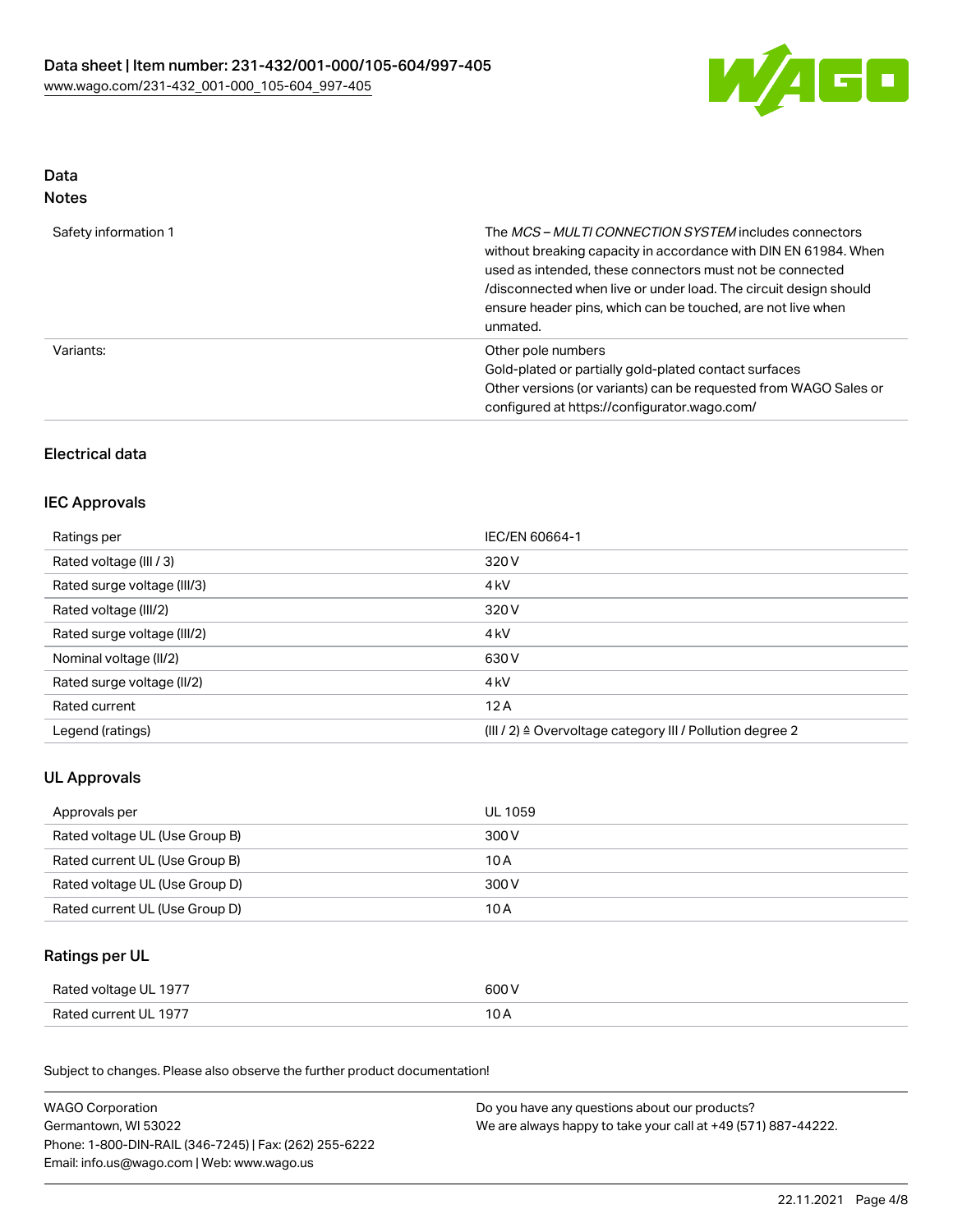

# CSA Approvals

| Approvals per                   | <b>CSA</b> |
|---------------------------------|------------|
| Rated voltage CSA (Use Group B) | 300 V      |
| Rated current CSA (Use Group B) | 10 A       |
| Rated voltage CSA (Use Group D) | 300 V      |
| Rated current CSA (Use Group D) | 10 A       |

# Connection data

| Total number of potentials |  |
|----------------------------|--|
| Number of connection types |  |
| Number of levels           |  |

#### Connection 1

| Number of poles |  |  |
|-----------------|--|--|
|-----------------|--|--|

## Physical data

| Pin spacing                              | 5 mm / 0.197 inch    |
|------------------------------------------|----------------------|
| Width                                    | 13.2 mm / 0.52 inch  |
| Height                                   | 10.8 mm / 0.425 inch |
| Height from the surface                  | 8.4 mm / 0.331 inch  |
| Depth                                    | 12 mm / 0.472 inch   |
| Solder pin length                        | $2.4 \text{ mm}$     |
| Solder pin dimensions                    | $1 \times 1$ mm      |
| Plated through-hole diameter (THR)       | $1.4$ $(+0.1)$ mm    |
| Reel diameter of tape-and-reel packaging | 330 mm               |
| Tape width                               | $32 \,\mathrm{mm}$   |

### Plug-in connection

| Contact type (pluggable connector) | Male connector/plug |
|------------------------------------|---------------------|
| Connector (connection type)        | for PCB             |
| Mismating protection               | No                  |
| Mating direction to the PCB        | 0°                  |
| Locking of plug-in connection      | Without             |

Subject to changes. Please also observe the further product documentation!

| <b>WAGO Corporation</b>                                | Do you have any questions about our products?                 |
|--------------------------------------------------------|---------------------------------------------------------------|
| Germantown, WI 53022                                   | We are always happy to take your call at +49 (571) 887-44222. |
| Phone: 1-800-DIN-RAIL (346-7245)   Fax: (262) 255-6222 |                                                               |
| Email: info.us@wago.com   Web: www.wago.us             |                                                               |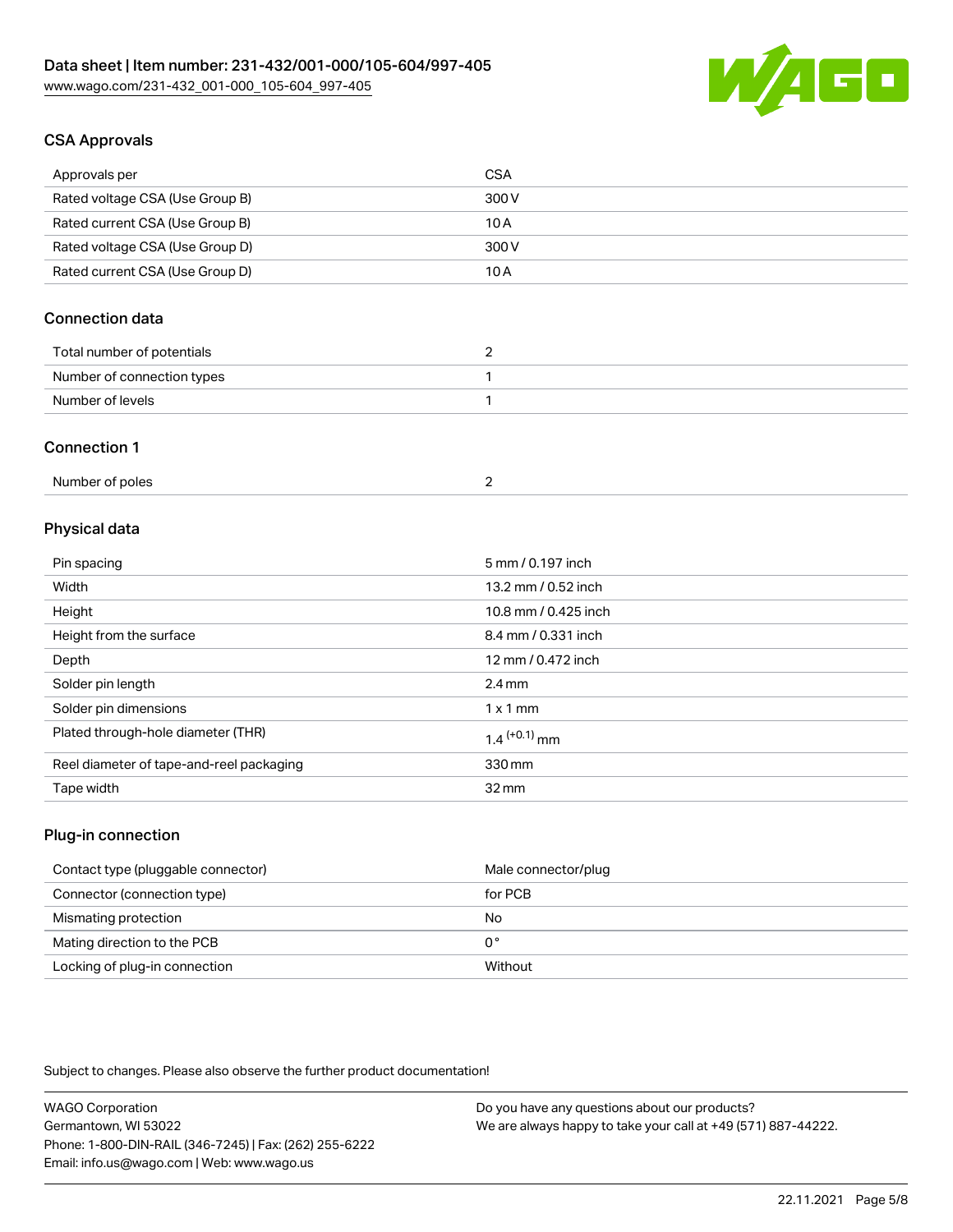

## PCB contact

| PCB Contact                         | THR                                      |
|-------------------------------------|------------------------------------------|
| Solder pin arrangement              | over the entire male connector (in-line) |
| Number of solder pins per potential |                                          |

#### Material data

| Color                       | black                                  |
|-----------------------------|----------------------------------------|
| Material group              |                                        |
| Insulation material         | Polyphthalamide (PPA GF)               |
| Flammability class per UL94 | V <sub>0</sub>                         |
| Contact material            | Electrolytic copper (E <sub>Cu</sub> ) |
| Contact plating             | tin-plated                             |
| Fire load                   | $0.02$ MJ                              |
| Weight                      | 0.8 <sub>g</sub>                       |

## Environmental requirements

| Limit temperature range<br>-60 | $. +100 °C$ |
|--------------------------------|-------------|
|--------------------------------|-------------|

## Commercial data

| PU (SPU)              | 170 Stück     |
|-----------------------|---------------|
| Packaging type        | box           |
| Country of origin     | DE            |
| <b>GTIN</b>           | 4044918936385 |
| Customs tariff number | 8536694040    |

## Approvals / Certificates

#### Country specific Approvals

|      |                                        |                                 | Certificate |
|------|----------------------------------------|---------------------------------|-------------|
| Logo | Approval                               | <b>Additional Approval Text</b> | name        |
| Æ    | <b>CSA</b><br>DEKRA Certification B.V. | C <sub>22.2</sub>               | 1466354     |

Subject to changes. Please also observe the further product documentation!

WAGO Corporation Germantown, WI 53022 Phone: 1-800-DIN-RAIL (346-7245) | Fax: (262) 255-6222 Email: info.us@wago.com | Web: www.wago.us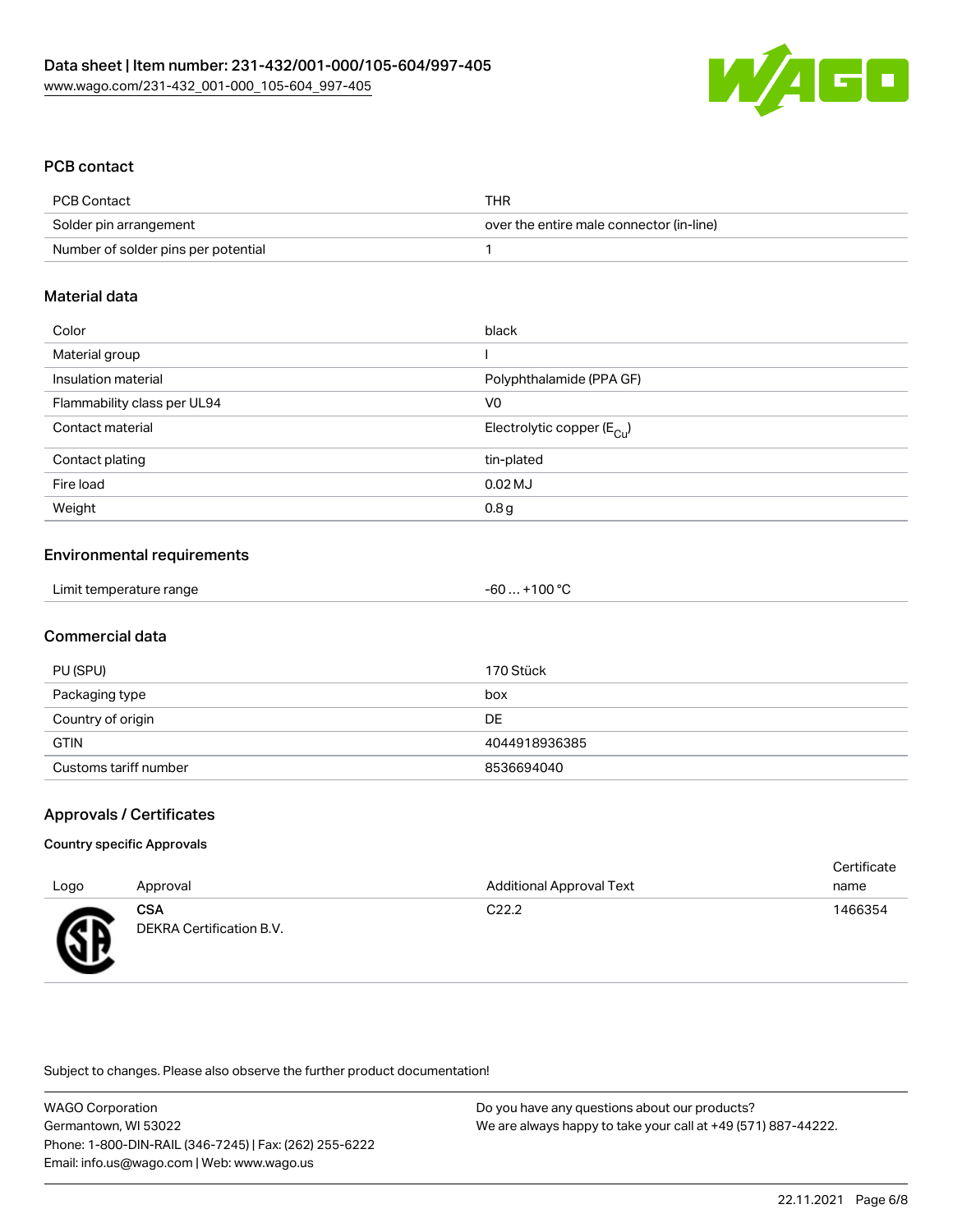

#### Counterpart



#### Item no.231-102/026-000

Female plug; 2-pole; 12 AWG max; pin spacing 5 mm; 1 conductor per pole; gray [www.wago.com/231-102/026-000](https://www.wago.com/231-102/026-000)

#### Optional accessories

| Coding                   |                                                                                                                  |                      |          |
|--------------------------|------------------------------------------------------------------------------------------------------------------|----------------------|----------|
| Intermediate plate       |                                                                                                                  |                      |          |
|                          | Item no.: 231-500                                                                                                | www.wago.com/231-500 |          |
|                          | Spacer; for formation of groups; light gray                                                                      |                      |          |
| Coding                   |                                                                                                                  |                      |          |
|                          | Item no.: 231-129                                                                                                | www.wago.com/231-129 |          |
|                          | Coding key; snap-on type; light gray                                                                             |                      |          |
|                          |                                                                                                                  |                      |          |
| <b>Downloads</b>         |                                                                                                                  |                      |          |
| <b>CAD files</b>         |                                                                                                                  |                      |          |
| <b>CAE</b> data          |                                                                                                                  |                      |          |
|                          | EPLAN Data Portal 231-432/001-000/105-604/997-405                                                                | <b>URL</b>           | Download |
|                          |                                                                                                                  |                      |          |
|                          | <b>Environmental Product Compliance</b>                                                                          |                      |          |
| <b>Compliance Search</b> |                                                                                                                  |                      |          |
|                          | Environmental Product Compliance 231-432/001-000/105-604/997-405                                                 | URL                  | Download |
|                          | THR male header; 1.0 x 1.0 mm solder pin; angled; in tape-and-reel packaging; Pin<br>spacing 5 mm; 2-pole; black |                      |          |

#### Installation Notes

Subject to changes. Please also observe the further product documentation!

WAGO Corporation Germantown, WI 53022 Phone: 1-800-DIN-RAIL (346-7245) | Fax: (262) 255-6222 Email: info.us@wago.com | Web: www.wago.us